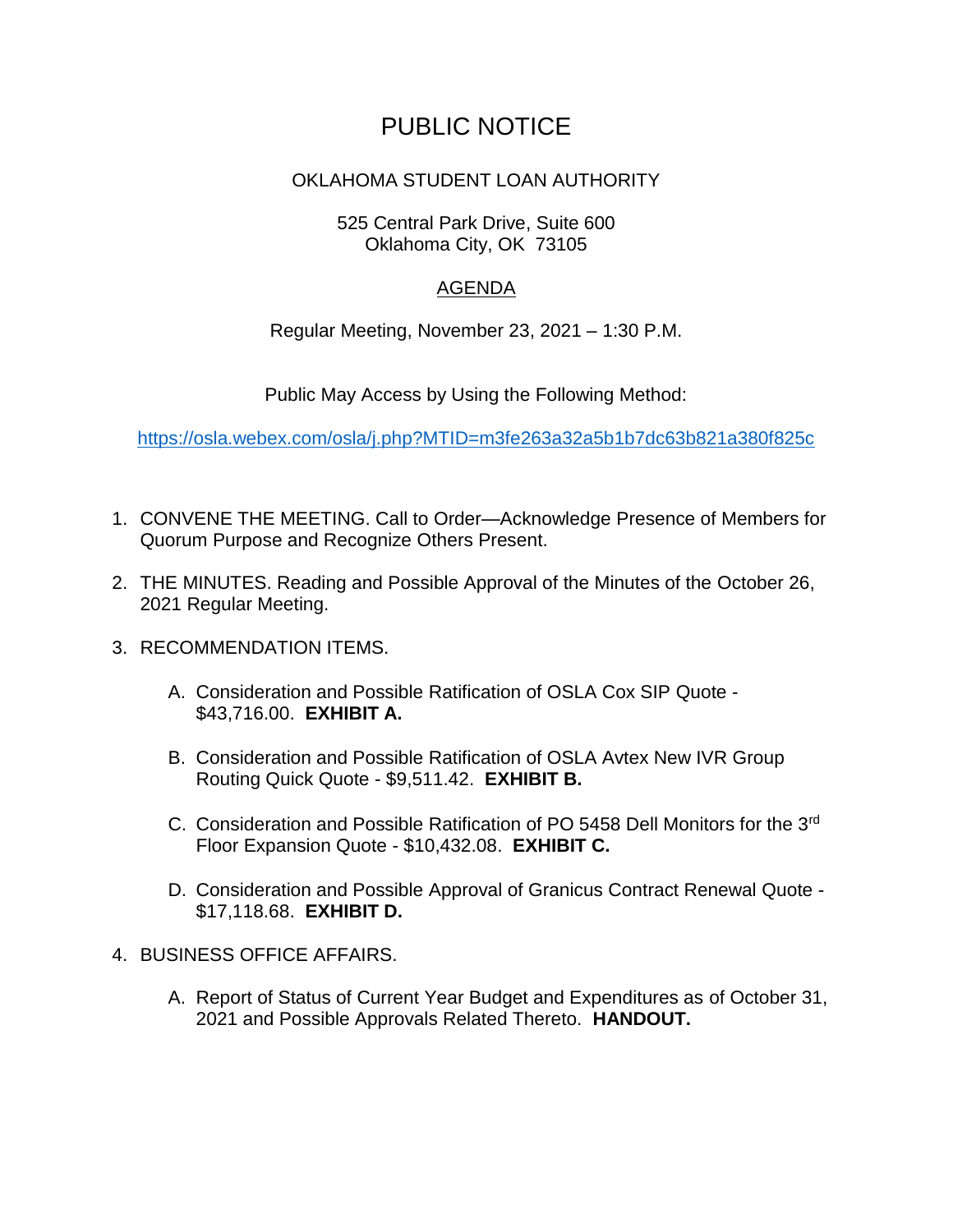5. CONSIDERATION OF AN EXECTUIVE SESSION PURSUANT TO TITLE 25, SECTION 307B(1) OF THE OKLAHOMA STATUTUES TO DISCUSS THE COMPENSATION OF EVERY INDIVIDUAL SALARIED EMPLOYEE OF THE OKLAHOMA STUDENT LOAN AUTHORITY.

President **Accounting Clerk I-II** Accounting Clerk I-II Executive Vice President **Accounting Coordinator** Accounting Coordinator Vice President - HR/Corporate Communication Change Request Coordinator Vice President - Information Systems IT Service Desk Specialist I-II Vice President - Loan Management Loan Management Processing Coordinator Assistant Vice President - IT Infrastructure Loan Management Project Coordinator Executive Assistant **Loan Management Rep. I-III** Accountant I & III Loan Management Training Coordinator Accounting Manager NSLDS Special Project Coordinator Application Team Supervisor **Receptionist** Receptionist Configuration Management Coordinator **Support Clerk I-II** Director of Finance & Accounting Director of Quality Assurance/Internal Audit Due Diligence Assistant Supervisor HR Coordinator HR Security Specialist Information Systems Security Officer I & III Loan Management Assistant Supervisor Loan Management Manager Network Administrator II Project Manager Quality Control Analyst Sr. Network Administrator III Support Services Supervisor Systems Developer Training & Special Projects Supervisor

#### **EXEMPT POSITIONS CONSUMING A REAL PROPERTY POSITIONS**

Assistant Vice President - IT Security Loan Management Quality Monitoring Assistant

6. FINANCIAL REPORT. Schedule of Assets, Liabilities and Equity as of October 31, 2021. **HANDOUT.**